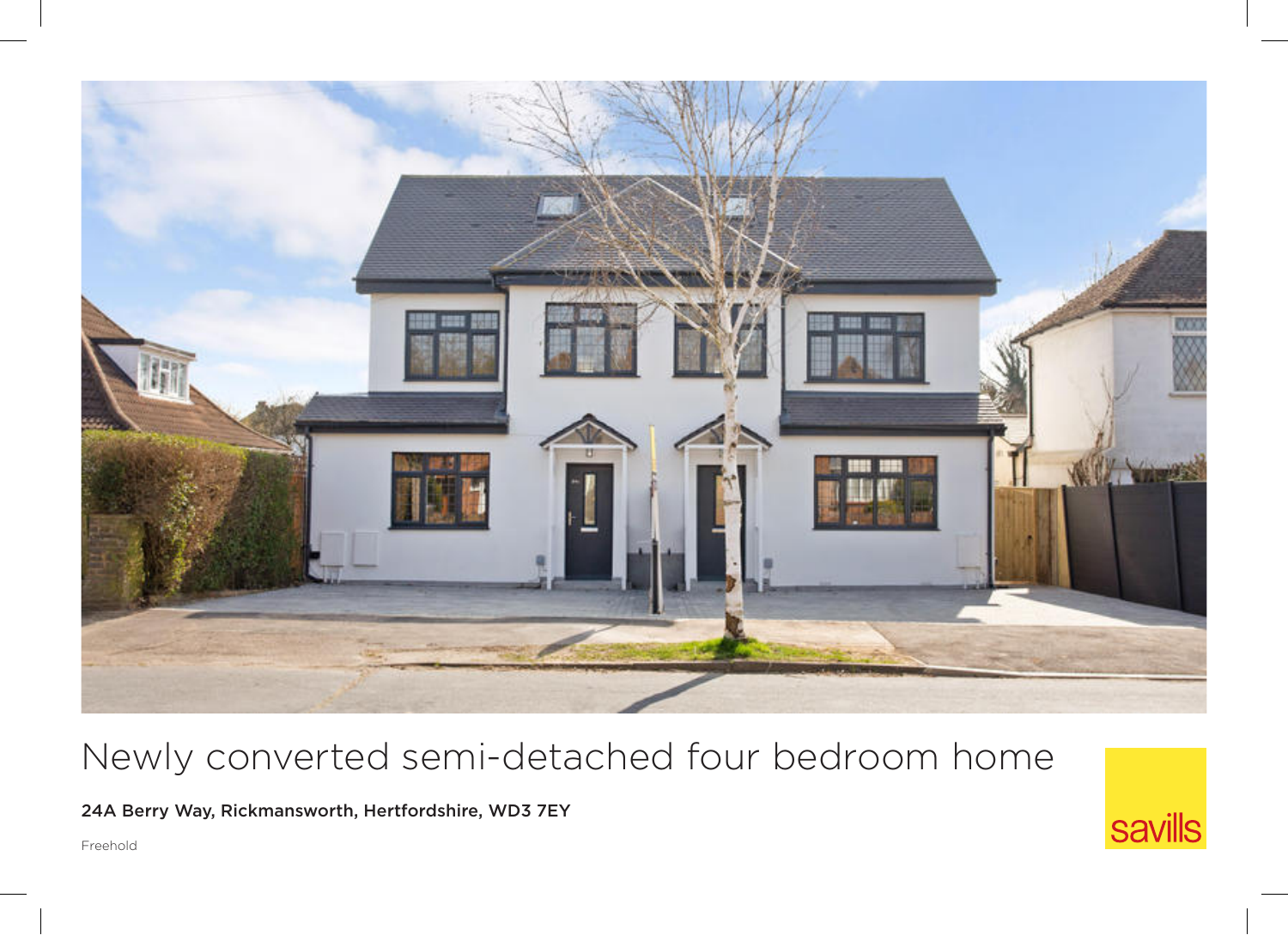Hall • Sitting room • Kitchen/dining/family room • Four bedrooms • Two bath/shower rooms • Garden office • South facing rear garden • Off-street parking

#### **Local information**

Berry Way is a leafy road located in the heart of Rickmansworth, a popular commuter town approximately18 miles northwest of Central London.

The house is extremely close to a range of local shops and services including Tesco Express (approximately 0.1 miles) and Rickmansworth town centre (approximately 0.8 miles) which provides a comprehensive range of shops and services including Marks & Spencer, Waitrose and Tesco.

Rickmansworth Station adjoins the town centre and is approximately 0.7 miles from Berry Way. It benefits from frequent Metropolitan Line services to Baker Street and the City, while the Chiltern Turbo is a fast main line service to Marylebone (approximately 23 minutes).

Road links are also superb in the area, with direct connectivity to the M25 via junctions 17 and 18. The M1, M40 and M4 are only a short distance thereafter meaning that Heathrow Airport and Central London are approximately half an hour by car.

The area benefits from a selection of outstanding schools, including St Clement Danes School, The Hall School, St Joan of Arc and Royal Masonic School. Coach services to Haberdashers and Merchant Taylors are also available from Rickmansworth Station.

#### **About this property**

24A Berry Way is part of an excellent development that transformed a detached plot into a pair of semi-detached family homes, both of which enjoy the added attraction of a garden office. Arranged over three floors, the house offers spacious and flexible living areas.

The entry hallway has an adjoining downstairs cloakroom and an additional utility/storage cupboard and leads us to an elegant living room. This room benefits from a customised feature wall, with inset flameeffect electric heater and television. Double doors from the living room lead to a bright and airy kitchen and large open-plan family room beyond - creating a space over 50' in length - a fantastic option if entertaining.

The kitchen comprises modular units with ample storage, along with a large island and breakfast bar - a fantastic location to start and end the day. Integrated appliances include gas hob, fan oven, dishwasher and fridge/ freezer and large silestone splash back. The adjoining family area is filled with natural light throughout the year, due to the large lantern light overhead and double doors leading the garden beyond. White oak style flooring runs throughout the ground floor.

On the first floor there are three bedrooms plus an ample family bathroom.





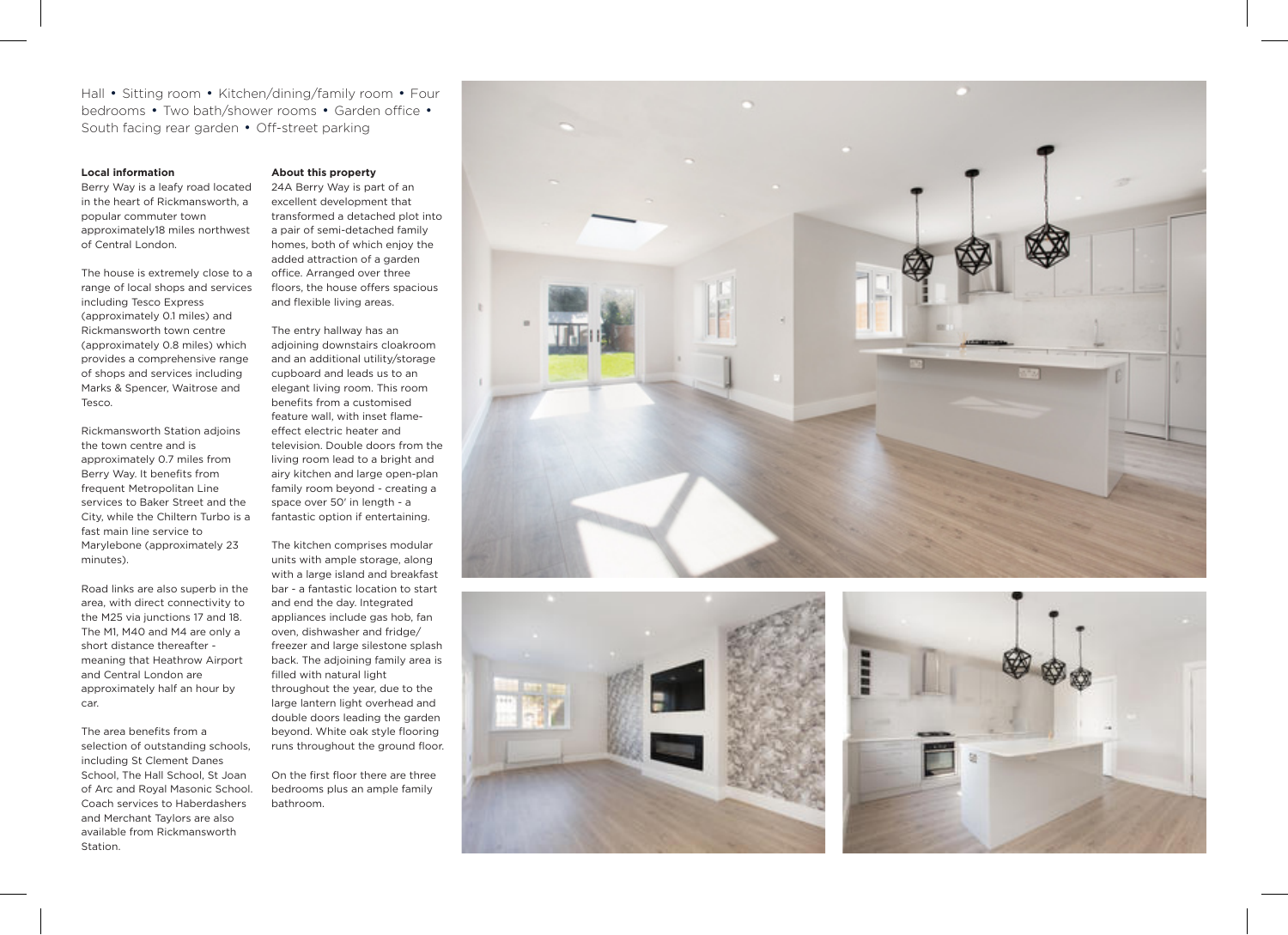





Stairs rise to the second floor where there is a useful storage area and then bedroom four and a shower room.

## Outside

There is block paved parking for two cars to the front. The rear garden has a great terrace leading to lawn. At the end of the garden is a garden studio - ideal for the homeworker with internet connectivity, light, heat and power.

### Directions

From Rickmansworth Station roundabout proceed along the A412 towards Mill End . At the roundabout take the third exit on to the A412 and then take the turning into Moneyhill Road. At the top of the road turn right into West Way and first left into Pheasants Way. At the crossroads turn left into Berry Way and the house can be found on the left.

#### **Tenure** Freehold

EPC rating = C

## **Viewing**

Strictly by appointment with Savills